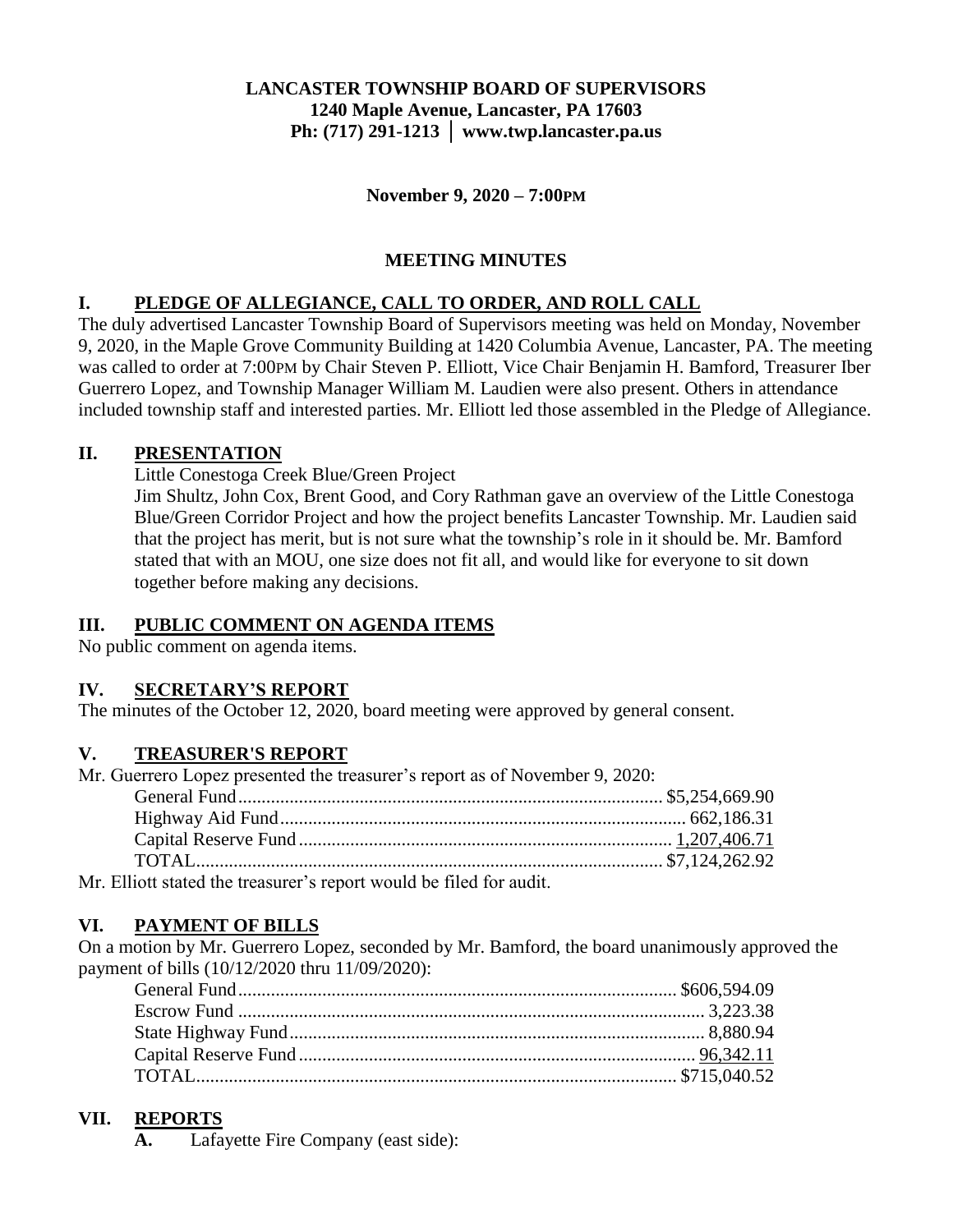October 2020: 7 calls in Lancaster Township east

- **B.** Lancaster Township Fire Department (west side): October 2020: 22 calls in Lancaster Township west; 12 calls for Mutual Aid; Year-to-date Total: 340. Chief Ron Comfort Jr. reminded everyone to check the batteries in their smoke and carbon monoxide detectors, and to get your fireplace cleaned/checked before using it.
- **C.** Police Report:

October 2020: 77 Criminal Reports; 325 Calls for Service; 35 Arrests; 35 Crash Investigations; 141 Traffic Citations; 66 Traffic Warnings; 1 Overdose Incident. Sgt. John Donnelly reminded everyone that with holiday seasons coming up, there is usually an uptick in theft. Keep valuables out of vehicles, and keep vehicles locked.

- **D.** Recycling Report: October 2020: 23.64%
- **E.** Sewer Reports: Available on the township website.
- $\triangleright$  Printed copies of all reports are available at the township office for a nominal fee and can be viewed/printed from the website.

#### **WORKSHOP & MANAGEMENT UPDATES**

The following departments will present updates to the board:

- Planning & Zoning
- Township Engineer
- Public Works
- Township Manager
	- 1. Manheim Township Police Contract
	- 2. 2021 Proposed Budget
	- 3. 2021 Commission/Board Reappointment Responses
	- 4. 2021 Municipal Meeting Calendar

#### **VIII. ANNOUNCEMENTS**

**A.** Woody Waste Facility hours as of November 2, 2020: Monday thru Thursday, 2:00PM to 4:30PM; Saturdays, 8:00AM to 3:00PM.

> The last Saturday for drop off is Saturday, November 21st. Facility closes for the season on Wednesday, November 25<sup>th</sup>.

- **B.** No trash/recycling collection on Thursday, November 26<sup>th</sup>. Thursday collection will take place on Friday, November 27<sup>th</sup>.
- **C.** Township Office will be closed on Thursday & Friday, November  $26<sup>th</sup>$  &  $27<sup>th</sup>$ .
- **D.** Historical Commission Meeting will take place on Monday, December 7<sup>th</sup> at 6:30PM, via Zoom. Zoom information will be available on the township website.
- **E.** Next Board of Supervisors Meeting: Monday, December 14, 2020, at 7:00PM; Maple Grove Community Building.

#### **IV. OLD BUSINESS**

No old business.